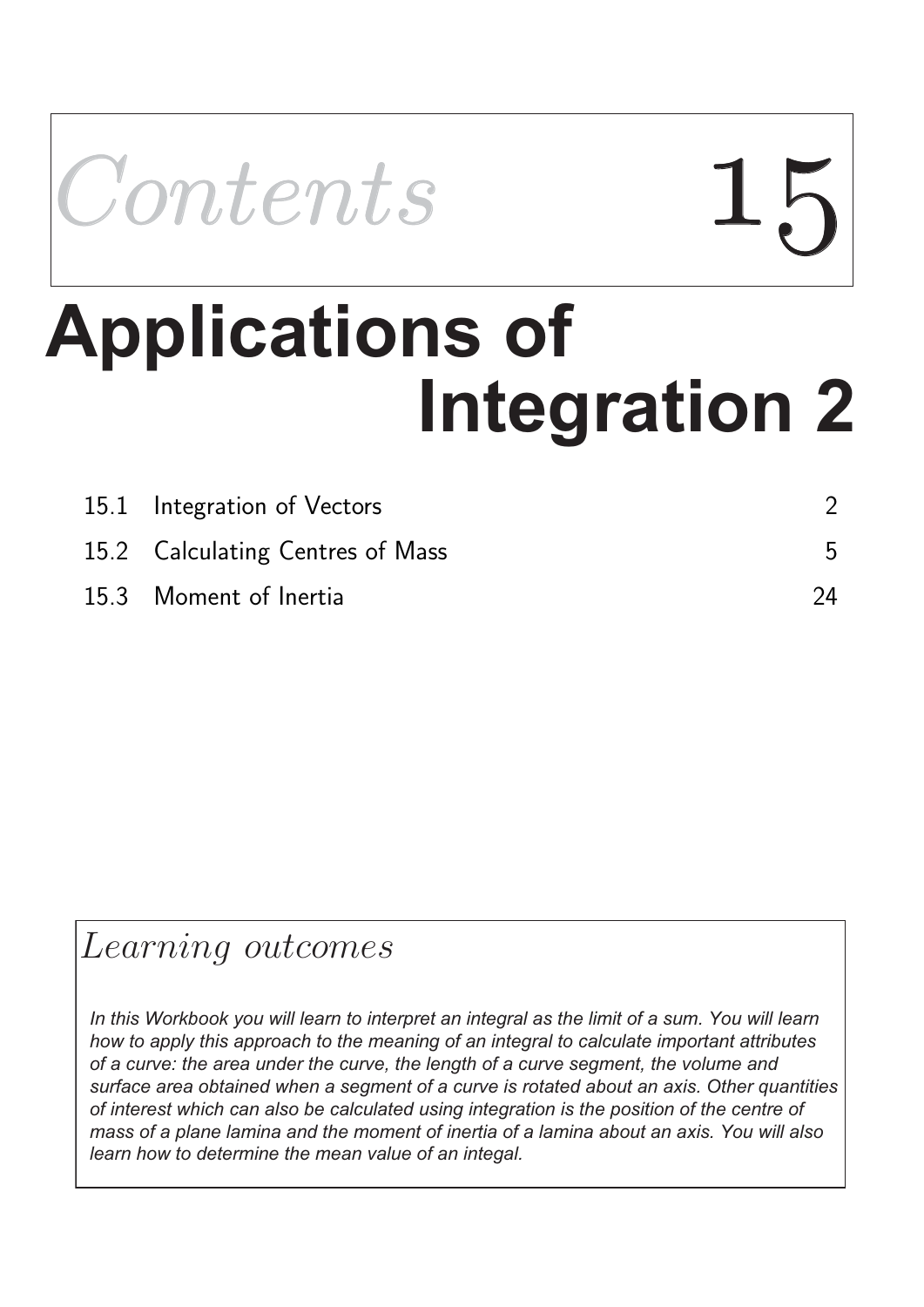## **Integration of Vectors**





The area known as vector calculus is used to model mathematically a vast range of engineering phenomena including electrostatics, electromagnetic fields, air flow around aircraft and heat flow in nuclear reactors. In this Section we introduce briefly the integral calculus of vectors.

#### $\ge$ **Prerequisites** Before starting this Section you should . . . • have a knowledge of vectors, in Cartesian form • be able to calculate the scalar product of two vectors • be able to calculate the vector product of two vectors  $\geq$ • be able to integrate scalar functions **Learning Outcomes** On completion you should be able to ... • integrate vectors

 $\overline{\phantom{0}}$ 

✬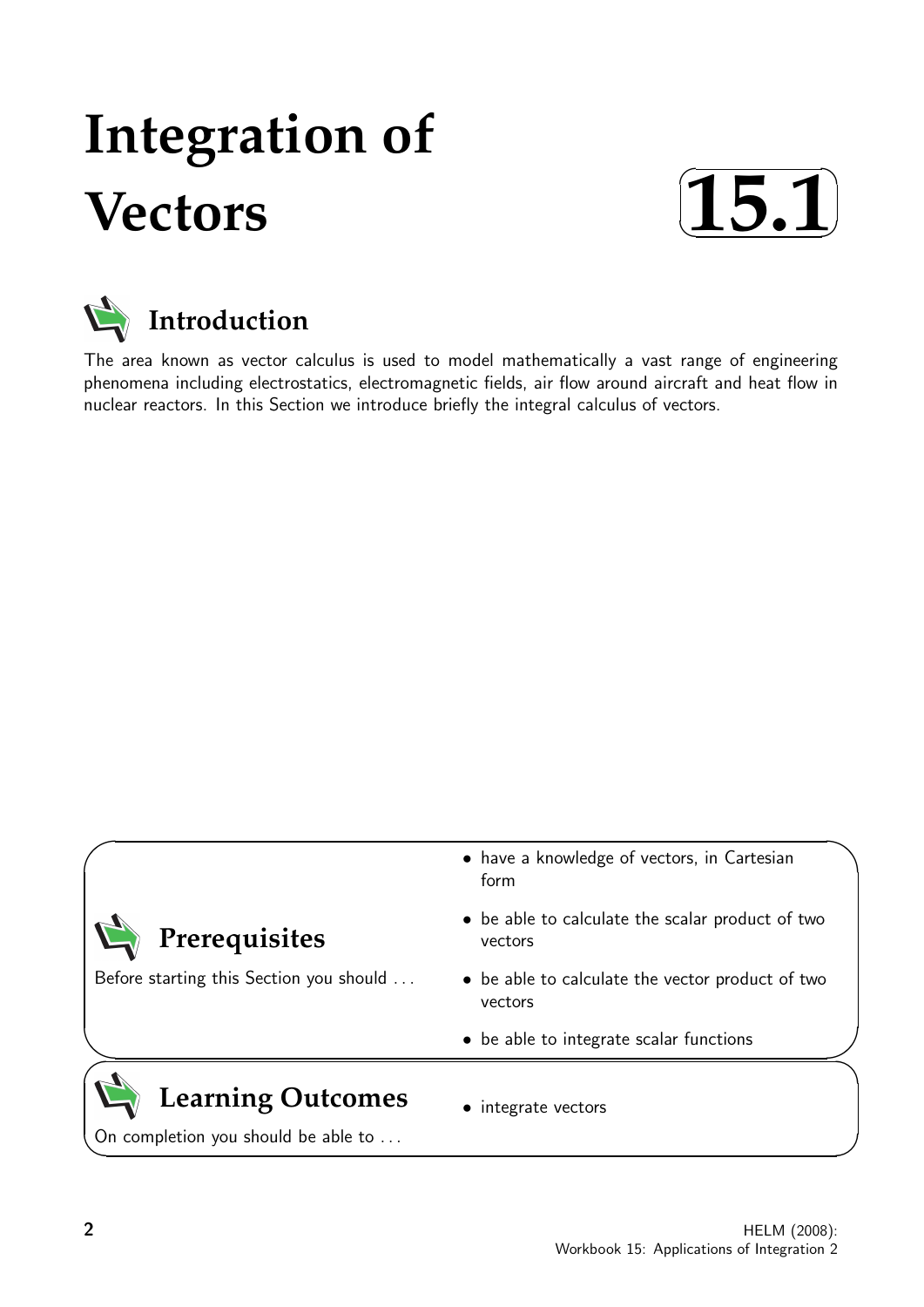

#### **1. Integration of vectors**

If a vector depends upon time  $t$ , it is often necessary to integrate it with respect to time. Recall that  $i, j$  and  $k$  are constant vectors and must be treated thus in any integration. Hence the integral,

$$
\underline{I} = \int (f(t)\underline{i} + g(t)\underline{j} + h(t)\underline{k}) dt
$$

is evaluated as three scalar integrals i.e.  $\underline{I}=\bigg(\int f(t)\,dt\bigg)\,\underline{i}+\bigg(\int g(t)\,dt\bigg)\,j+\bigg(\int h(t)\,dt\bigg)\,\underline{k}$ 

**Example 1**  
If 
$$
\underline{r} = 3t\underline{i} + t^2\underline{j} + (1+2t)\underline{k}
$$
, evaluate  $\int_0^1 \underline{r} dt$ .

Solution  
\n
$$
\int_0^1 \underline{r} dt = \left( \int_0^1 3t dt \right) \underline{i} + \left( \int_0^1 t^2 dt \right) \underline{j} + \left( \int_0^1 (1 + 2t) dt \right) \underline{k}
$$
\n
$$
= \left[ \frac{3t^2}{2} \right]_0^1 \underline{i} + \left[ \frac{t^3}{3} \right]_0^1 \underline{j} + \left[ t + t^2 \right]_0^1 \underline{k} = \frac{3}{2} \underline{i} + \frac{1}{3} \underline{j} + 2 \underline{k}
$$

#### **Trajectories**

To simplify the modelling of the path of a body projected from a fixed point we usually ignore any air resistance and effects due to the wind. Once this initial model is understood other variables and effects can be introduced into the model.

A particle is projected from a point O with velocity u and an angle  $\theta$  above the horizontal as shown in Figure 1.



Figure 1

The only force acting on the particle in flight is gravity acting downwards, so if  $m$  is the mass of the projectile and taking axes as shown, the force due to gravity is  $-mgj$ . Now using Newton's second law (rate of change of momentum is equal to the applied force) we have

$$
\frac{d(m\underline{v})}{dt} = -mg\underline{j}
$$

Cancelling the common factor  $m$  and integrating we have

 $v(t) = -gtj + c$  where c is a constant vector.